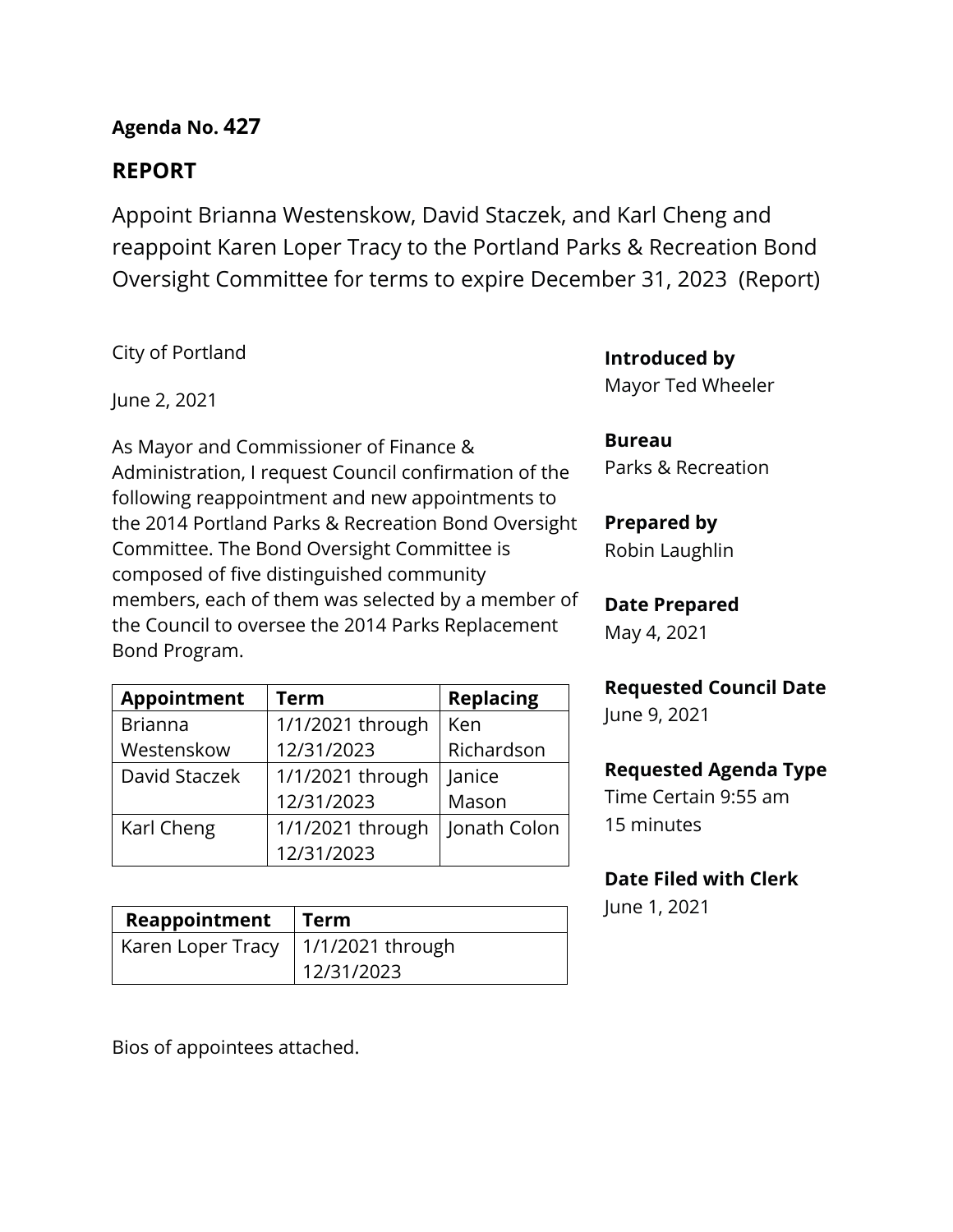Respectfully submitted,

Ted Wheeler

Mayor

### **Bios of Appointees**

**Brianna Westenskow** was born and raised right here in Portland, minus the short three years she lived in Phoenix, Arizona in her 20's to pursue education and training in cosmetology. She returned to pursue an education and training as a medical assistant at Mt. Hood Community College. Currently, she is a medical assistant at OHSU and the Lead Medical Assistant at the Benson High School-Based Health Center. She lives in Southeast Portland with her husband, two dogs and three chickens. She is excited about applying her interests and advocacy - in partnership with her Committee colleagues and city commissioners - to help create a better Portland for all by serving on this committee.

**David Staczek** is an architect and designer at ZGF Architects. Originally from Toledo, Ohio, David found his way out west in 1992. In the last 28 years, David has worked to plan, expand, and renovate local and regional hospital campuses. David's work with healthcare institutions to design nurturing and healing environments has fostered a deep appreciation for the healing power of nature. He is an avid mountain biker, and currently supports Portland Parks & Recreation with his service on the Portland Parks Board. He is excited to help make Portland a great place to live, work and play.

**Karl Cheng** is a Senior Investment Officer at the Oregon State Treasury. Karl grew up in the Northeast, moved to the West Coast in 1999, and ultimately settled down in Portland in 2008. He has worked in the investment industry for over 20 years at various organizations and has previous experience in reviewing financial statements and forecast models. Karl has come to appreciate the beautiful parks in Portland, particularly with two children who have benefited from the athletic fields maintained by Portland Parks & Recreation. He is excited to be a member of the Parks Bond Oversight Committee.

**Karen Loper Tracy** grew up in Portland and spent her career with Portland Parks & Recreation. Starting in college, she held various positions over time including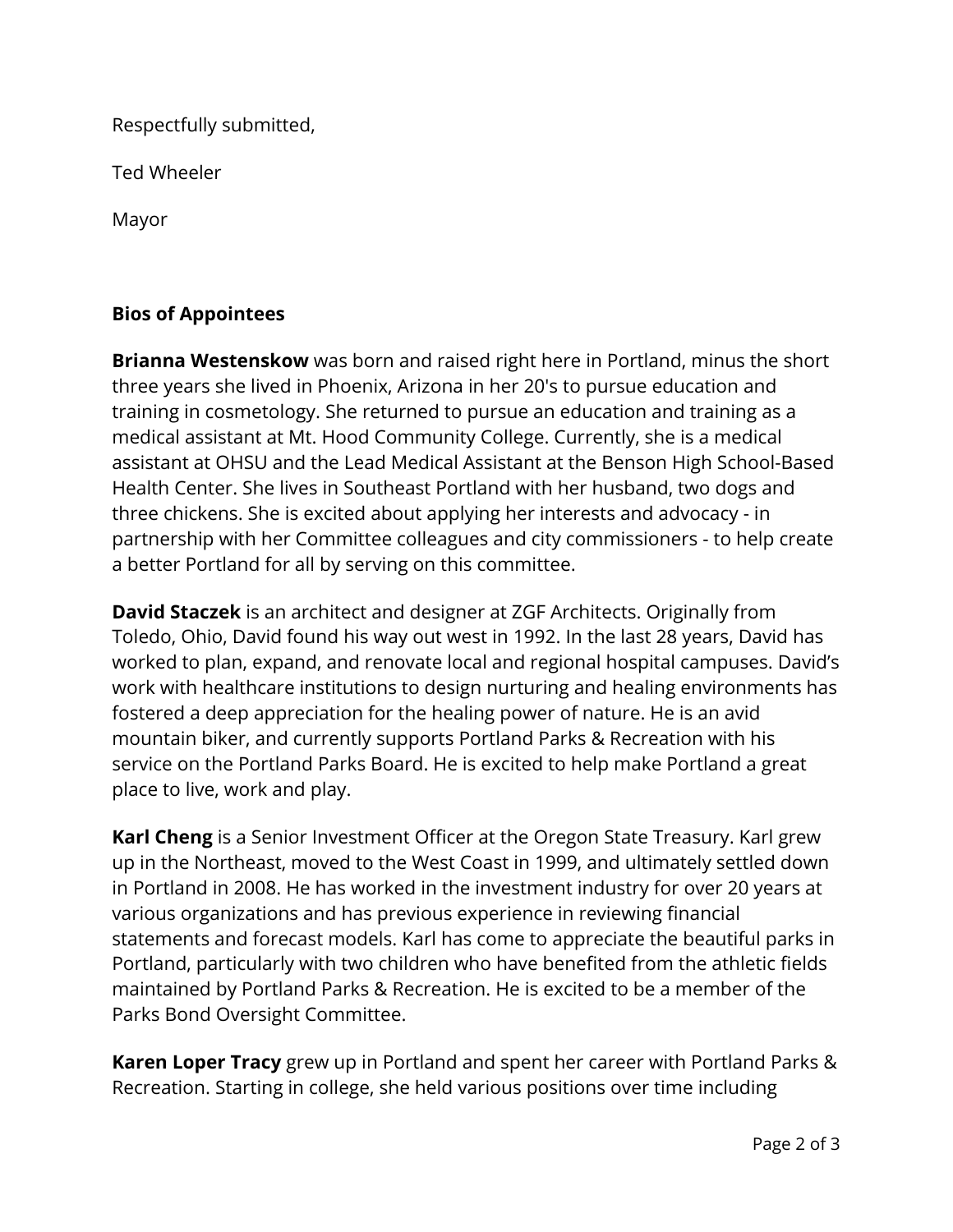Volunteer Coordinator and Outreach and Communication Manager. Her broad exposure to virtually every aspect of the suite of Parks & Recreation services makes her an invaluable member of this Committee. She understands the roles and responsibilities of employees and volunteers of PPR and how upgrades to the park system help staff respond to citizen recreational needs. She also understands the budgeting protocols and monitoring/managing funding to meet bureau-wide objectives. She retired in 2012 after 4 years as Assistant Director. She worked on many bond and levy programs (before, during and after) ensuring the public was involved and informed throughout the process.

Action Taken:

Commissioners voted as follows (Yea or Nay)

Rubio -

Ryan -

Hardesty -

Mapps -

Wheeler -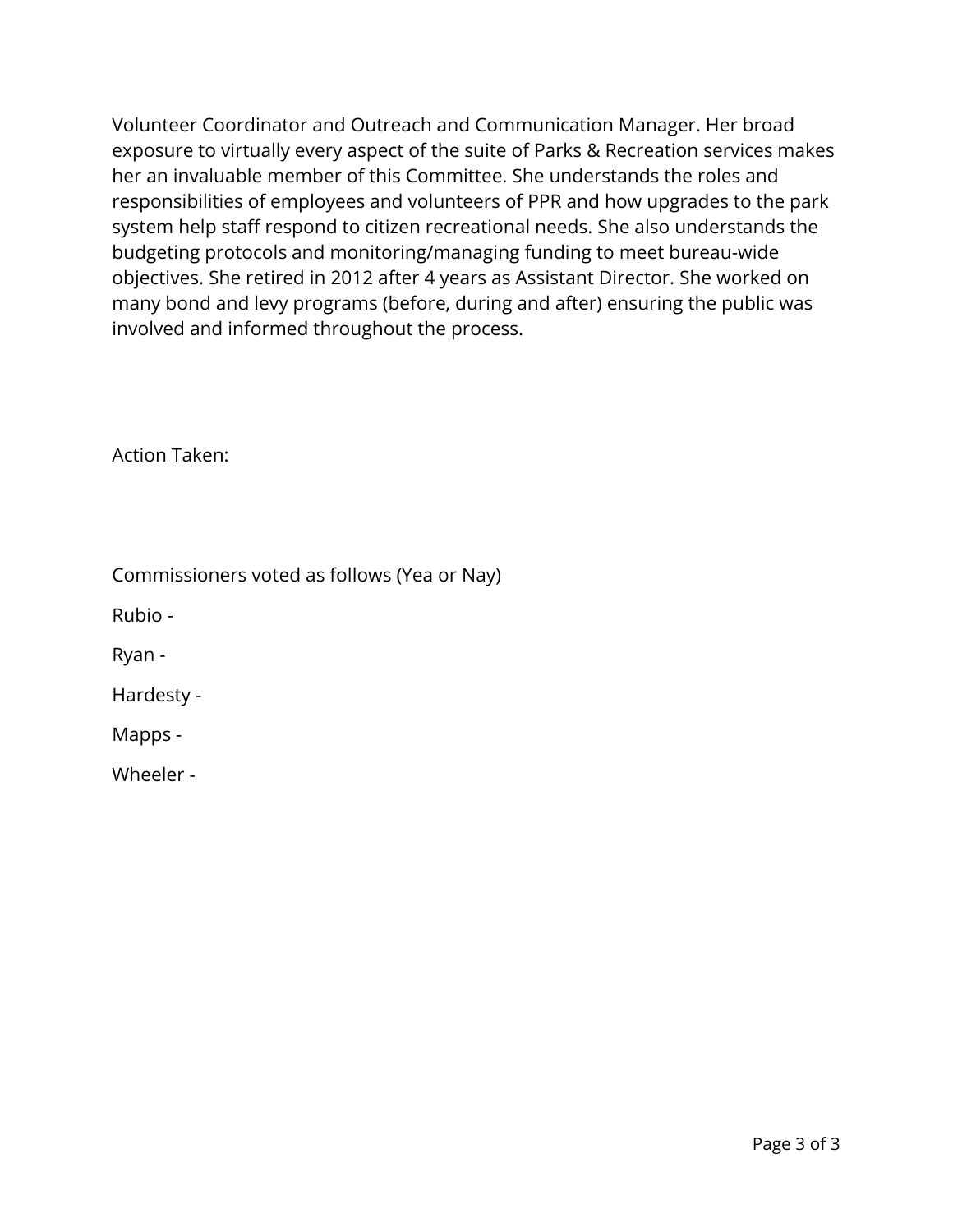#### **IMPACT STATEMENT**

**Legislation title:** Appoint Brianna Westenskow, David Staczek, and Karl Cheng and reappoint Karen Loper Tracy to the Portland Parks & Recreation Bond Oversight Committee for terms to expire December 31, 2023 (Report)

| <b>Contact name:</b>  | Robin Laughlin                            |
|-----------------------|-------------------------------------------|
| <b>Contact phone:</b> | 971-940-5567                              |
|                       | <b>Presenter name:</b> Commissioner Rubio |

#### **Purpose of proposed legislation and background information:**

To reappoint one community member and appoint three community members to the Portland Parks & Recreation Bond Oversight Committee for a term to expire December 31, 2023.

The Committee convenes periodically to review progress on 2014 Parks Replacement Bond Project improvements, to monitor Program spending ("Program Progress") and transparency, and to evaluate Project budgetary modifications, if the need arises, such as from inflationary increases in construction costs. The Committee reports annually to the City Council regarding such Program Progress, which sets forth the Committee's recommendations for project modifications.

#### **Financial and budgetary impacts:**

None, other than a small amount for materials which is budgeted.

#### **Community impacts and community involvement:**

The Portland Parks & Recreation Bond Oversight Committee is composed of five community members appointed to either a two- or three-year term by the Portland City Council; members may be reappointed.

The Committee convenes periodically to review progress on the 2014 Parks Replacement Bond. The meetings of the Committee are open to the public, and meeting notes are posted to [www.parksreplacementbond.org.](http://www.parksreplacementbond.org/) The Committee reports annually to the City Council regarding the Program Progress and sets forth the Committee's recommendations for Program or Project modifications, if any.